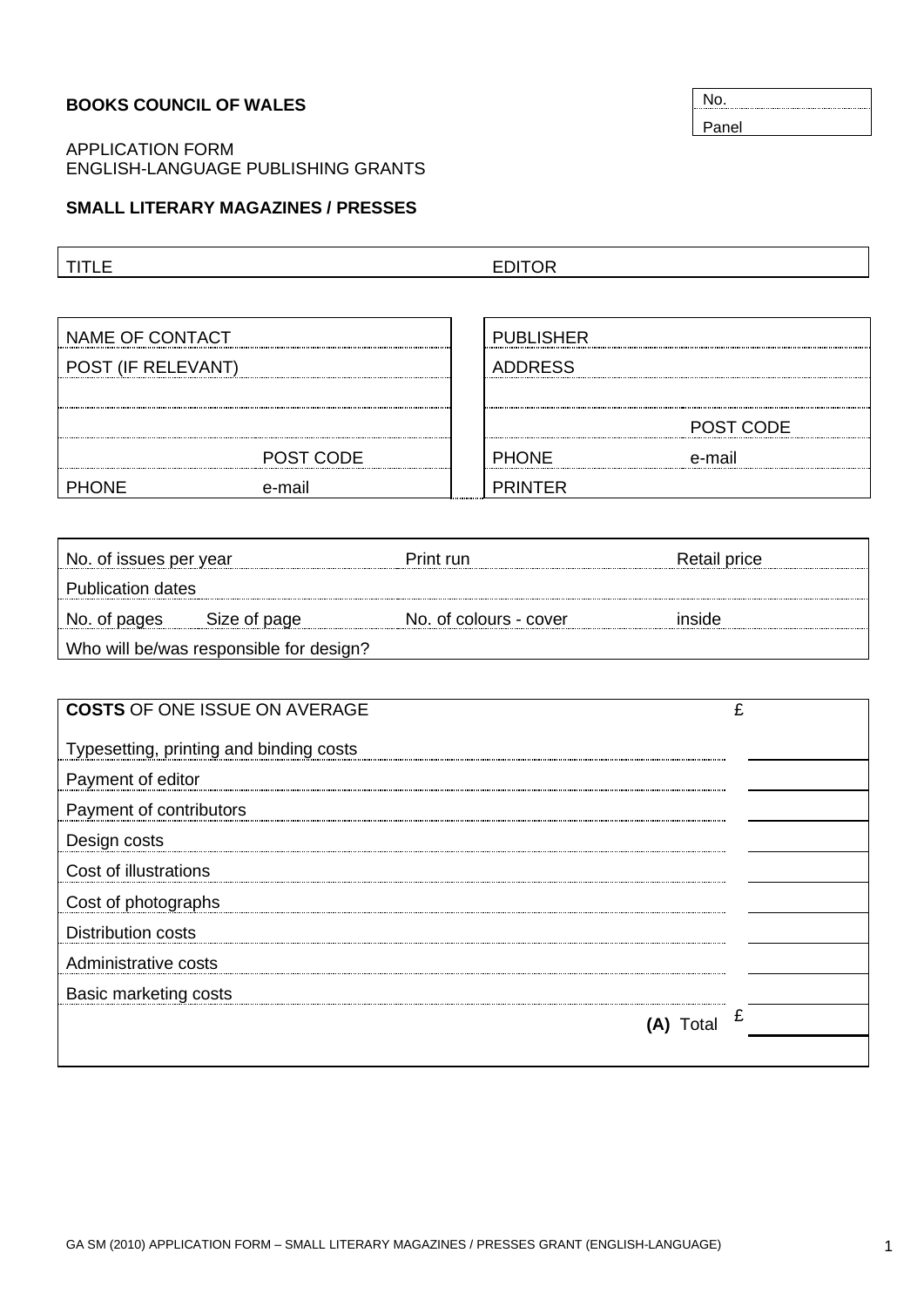| <b>INCOME PROJECTED FOR ONE ISSUE ON AVERAGE</b> |                                           |                |  |  |  |
|--------------------------------------------------|-------------------------------------------|----------------|--|--|--|
|                                                  |                                           | £              |  |  |  |
|                                                  | copies to subscribers for                 |                |  |  |  |
|                                                  | copies to societies etc. less             | %              |  |  |  |
|                                                  | copies to retailers, less                 | %              |  |  |  |
|                                                  | copies to the Distribution<br>Centre less | %              |  |  |  |
|                                                  | copies                                    | Sub-total £    |  |  |  |
| Advertisements (please note<br>details of terms) |                                           |                |  |  |  |
| Other funding (please give<br>details)           |                                           |                |  |  |  |
|                                                  |                                           | (B)<br>Total £ |  |  |  |
|                                                  |                                           |                |  |  |  |
| AMOUNT OF GRANT PER ISSUE<br><b>APPLIED FOR</b>  |                                           | $(A-B=)$ £     |  |  |  |
|                                                  |                                           |                |  |  |  |

# **EDITORIAL POLICY**

Editor:

Does the magazine have any other editorial input besides the named editor above?

Please give a statement about the editorial policy and *raison d'être* of the magazine (e.g. the type of material published, the literary aims of the magazine, the Welsh content of the magazine).

How do you select material to be published?

How is material sourced? (Do you solicit new material or simply publish the best of what is submitted)?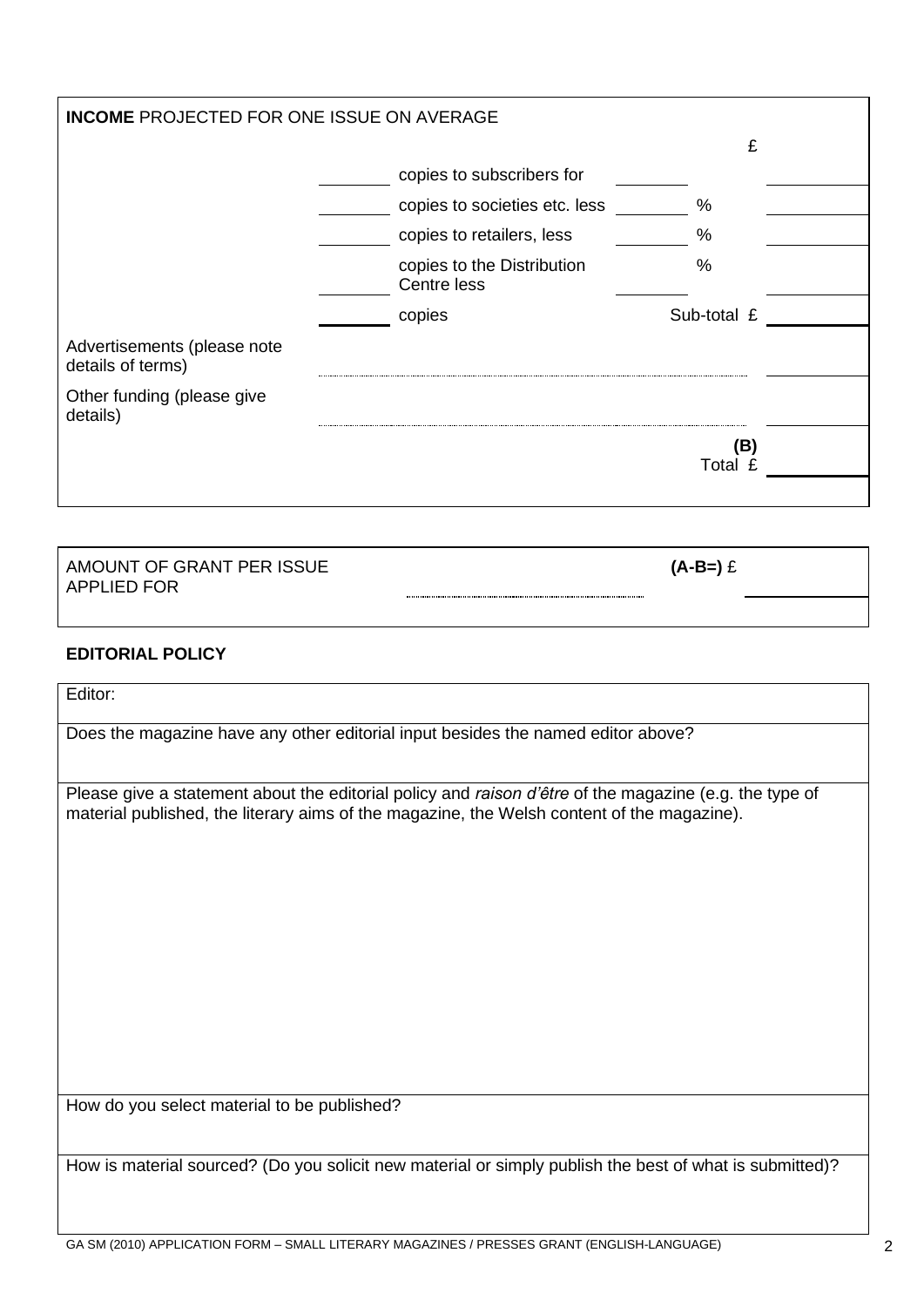# **STRUCTURE OF THE MAGAZINE**

| Please give the names and a very brief biography of the individuals involved in the editing and running of<br>the magazine. Please indicate the role of each individual. |  |  |  |
|--------------------------------------------------------------------------------------------------------------------------------------------------------------------------|--|--|--|
|                                                                                                                                                                          |  |  |  |
|                                                                                                                                                                          |  |  |  |
|                                                                                                                                                                          |  |  |  |
|                                                                                                                                                                          |  |  |  |
|                                                                                                                                                                          |  |  |  |
|                                                                                                                                                                          |  |  |  |
|                                                                                                                                                                          |  |  |  |
| Please give brief details of any institutional affiliations of the magazine                                                                                              |  |  |  |
|                                                                                                                                                                          |  |  |  |
| Please give full details of any sources of income to the magazine besides sales revenue and WBC<br>grants.                                                               |  |  |  |
|                                                                                                                                                                          |  |  |  |
| Please give details of any contributions in kind received by the magazine.                                                                                               |  |  |  |
|                                                                                                                                                                          |  |  |  |
| When was the magazine established?                                                                                                                                       |  |  |  |
|                                                                                                                                                                          |  |  |  |
| How has the magazine been funded since it was established?                                                                                                               |  |  |  |
|                                                                                                                                                                          |  |  |  |
| Do you publish regularly to a pre-advertised publishing schedule (i.e do subscribers know when each<br>issue will arrive)?                                               |  |  |  |
|                                                                                                                                                                          |  |  |  |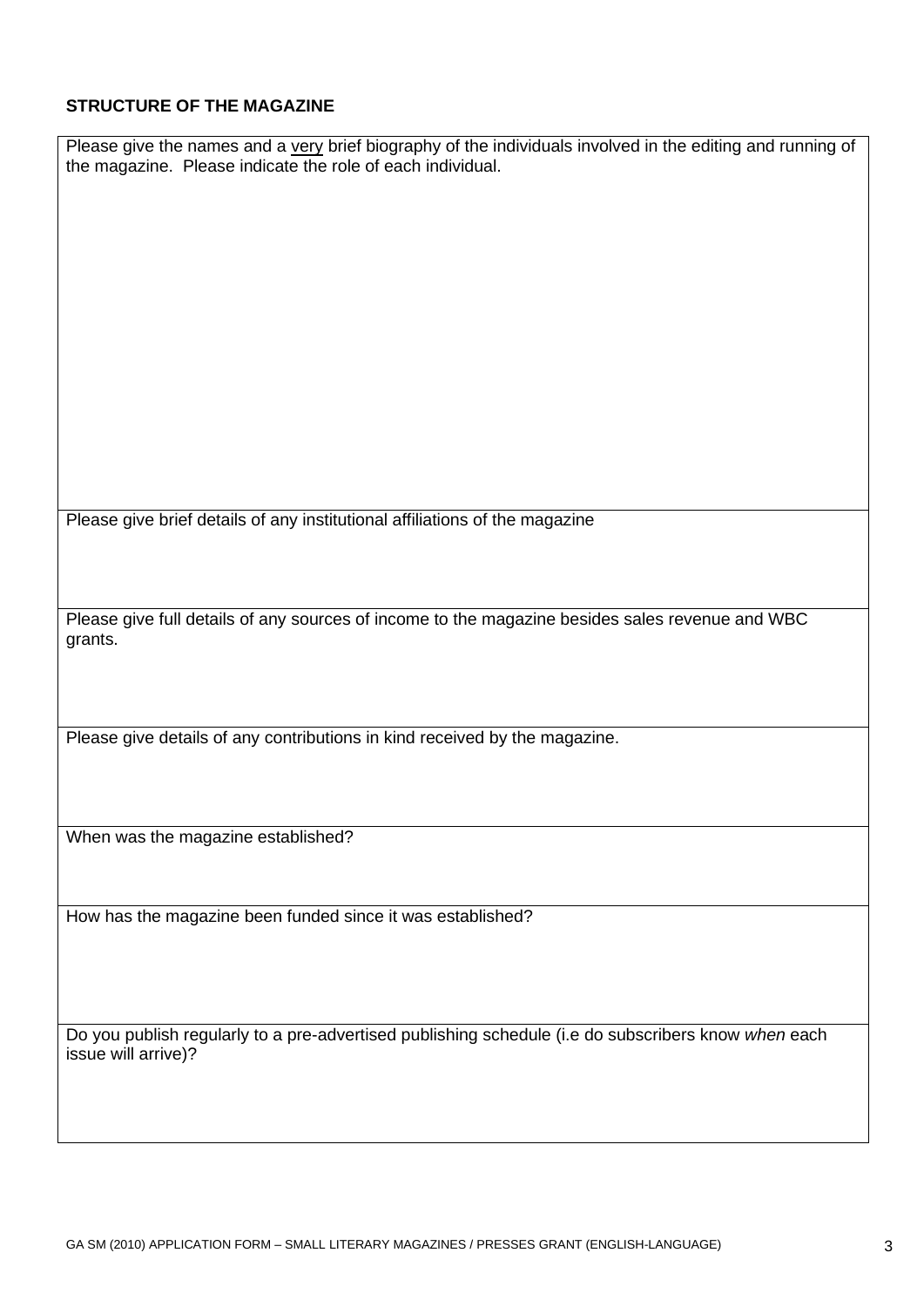### **MARKETING**

Please describe your target audience:

Please give details of how you make your publication known to your target audience (i.e. what marketing activities do you undertake? How regularly?)

What is your main source of new subscribers?

On average, how many new subscriptions do you receive each year?

On average, how many subscriptions lapse each year?

Do you sell many individual copies, and if so how do you reach these one-off readers?

Please give details of any future marketing activities you plan to undertake in the next 12 months.

Any other information on marketing/publicity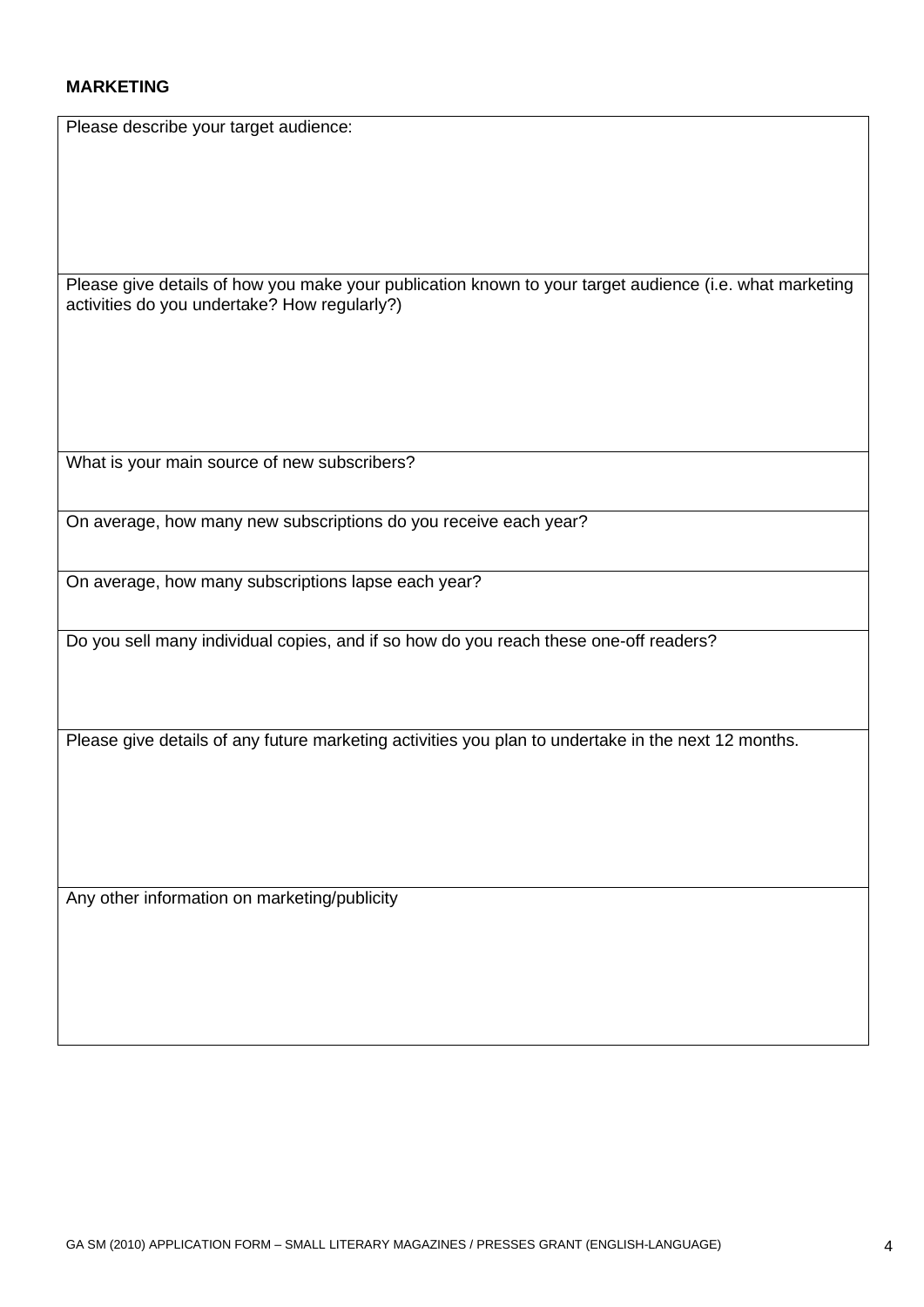## **NEED FOR FUNDING**

Please give details of why you need grant aid in order to publish your magazine:

#### **ANY OTHER INFORMATION**

Please include any other information you feel relevant to your application: